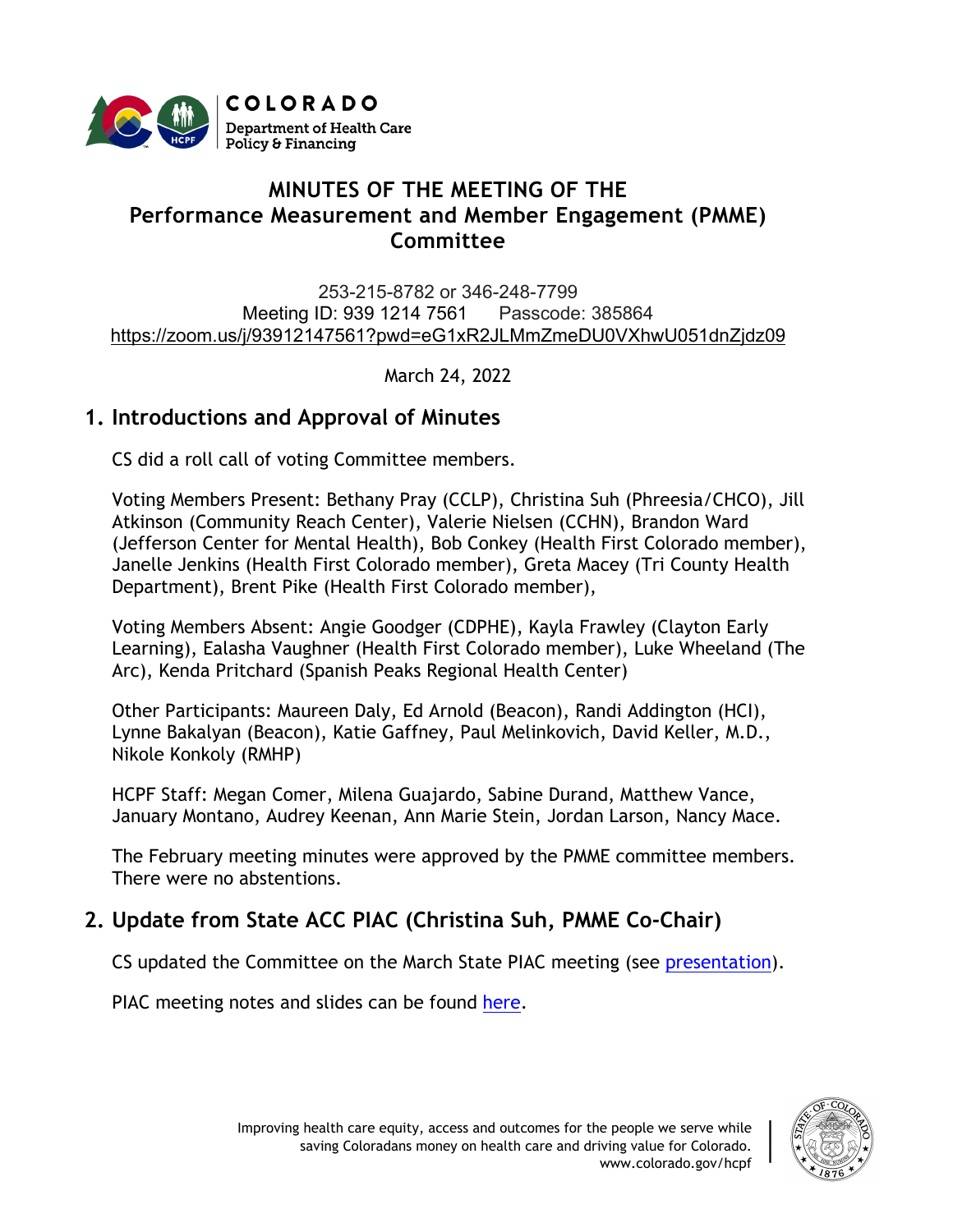## **3. Well Child Visit Data (Sabine Durand and Michael Vance, HCPF and Bethany Pray, PMME Co-Chair)**

BP shared the results of a Member survey regarding well child visits (see [presentation\)](https://hcpf.colorado.gov/sites/hcpf/files/Performance%20Measurement%20and%20Member%20Engagement%20PIAC%20Subcommittee%20Presentation%20March%202022.pdf).

Member survey discussion

- A committee member asked if there is a way to see the age breakdown of children, (infants vs teenagers, for example) of surveyed Members.
	- $\circ$  Convenient appointment times may be different for a child who is two years old compared to a child who is 12 years old.
- A committee member asked if it is possible to see the survey data responses broken by race/ethnicity.
- A committee member commented that this survey represents a large percentage of Members who are bringing their children in for well visits. Committee member asked how we can reach Members who aren't coming in for their well child visits?
- A committee member noted they were curious about the "I don't know" responses on the survey and what they indicate- Does the Member not understand what a well child check is and/or is there a language issue versus another explanation?

SD and MV shared a well child visit dashboard that the Department developed. The committee viewed the data with various filters that were requested by the committee.

It was noted that the data in the dashboard includes Emergency Department/Urgent Care visits.

• A few committee members expressed concern that these should not be included as compliant with the well child visit measure. The Department will investigate this and update the dashboard as applicable.

Age

• Data shows that children aged three, four, and five have the highest rate of well child visits and children aged 19, 20, and 21 have the lowest rate of well child visits.

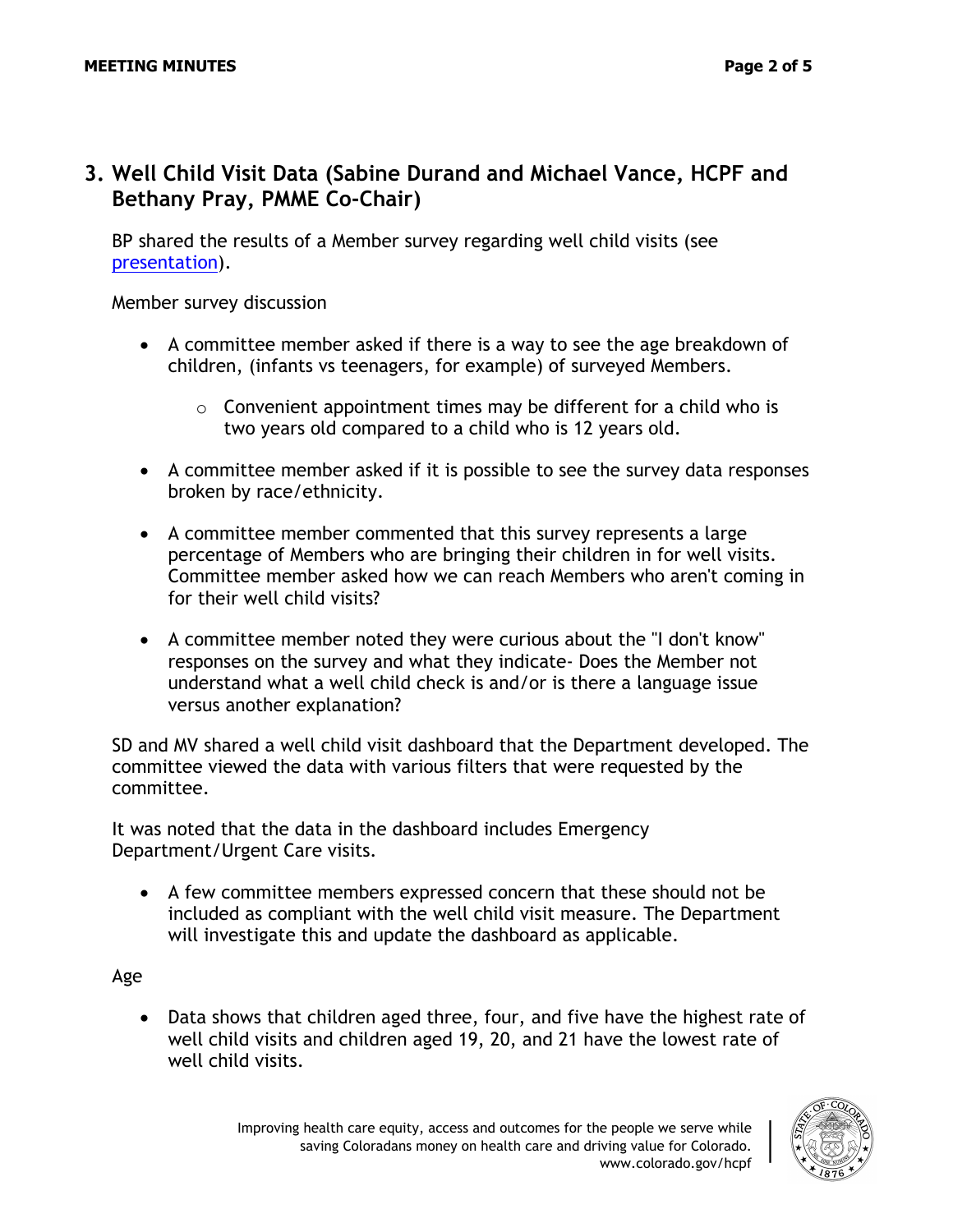• One member commented that they thought there would be a bigger drop in the rate of well child visits as the children got older.

#### Attribution

• Members who requested their primary care provider have the highest compliance rate with the well child visits.

#### Committee Discussion

- A committee member asked what Department requested attribution means?
	- $\circ$  Department will follow up on this and provide an explanation at the next meeting.
- A committee member requested to change the dashboard to use biological sex instead of Gender.
- A committee member requested if it is possible to group the data by rural/frontier/urban to see if there are patterns?
	- $\circ$  The Department stated that this is something that could potentially be added to the dashboard in the future.
- A committee member asked if the dashboard could be made available for those wanting to access it.
	- $\circ$  SD and MV clarified that the dashboard can only be available for internal users. Specific data can be exported, or screen shots provided by request.
	- o The committee could put together a list of data slices to share information that maybe helpful to other committee members.
- A committee member asked about Member attribution: There are many kids who are attributed to a practice that can't be reached. Practices are calling and doing all sorts of outreach. How do we understand the population that is attributed but isn't seen? How do we reach these people and get them engaged in their healthcare?
- A committee member commented that the number of well child visits may be lower if some of this care happens when children come in for sick visit.
- abbreviated checkup when the child came in for a sick visit.<br>Improving health care equity, access and outcomes for the people we serve while saving Coloradans money on health care and driving value for Colorado. www.colorado.gov/hcpf • Committee members discussed the need to educate families on the value of a complete well child visit, regardless of their physician doing an

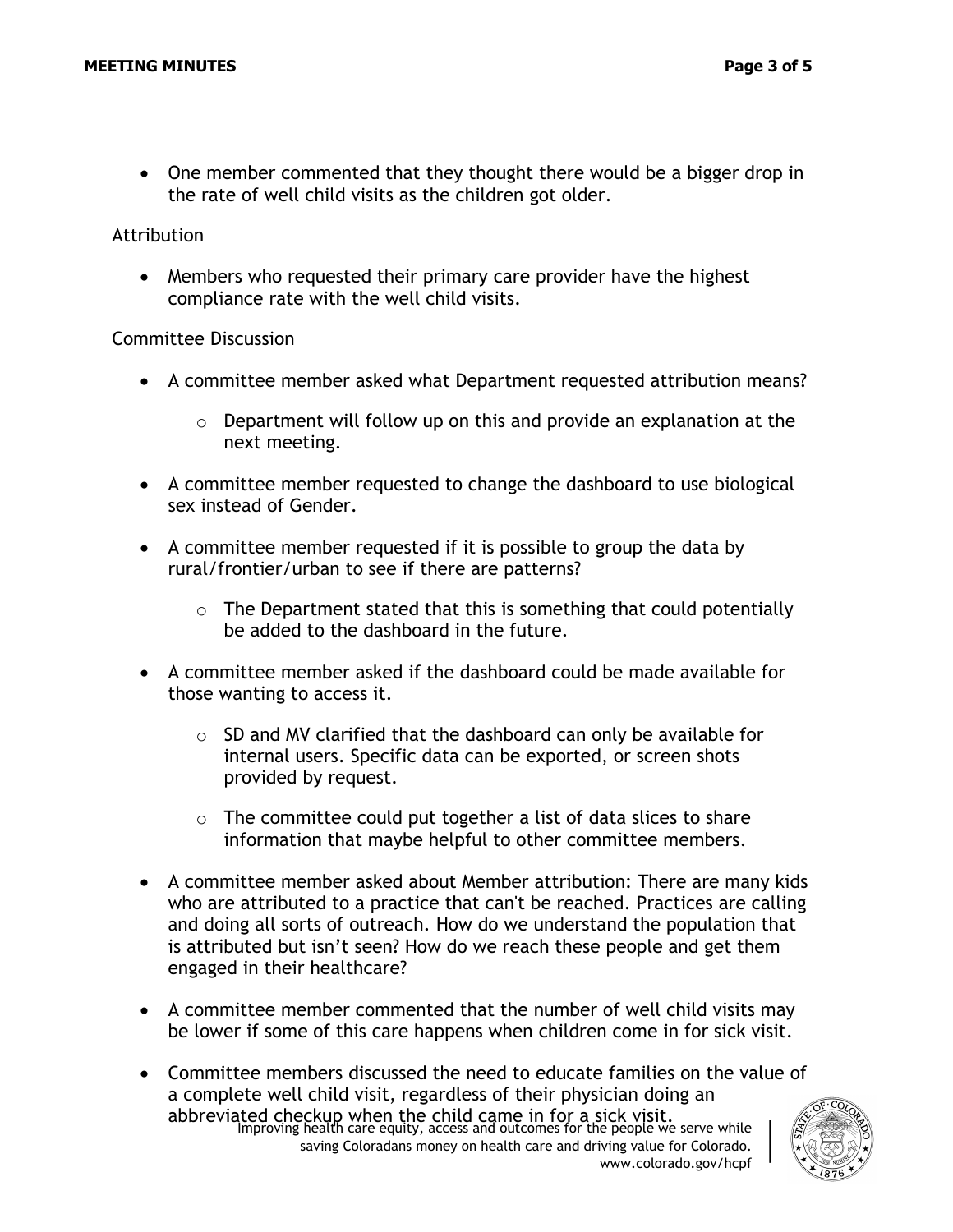- A committee member suggested looking at the visit coding to see what other evaluations are being done when a child comes in for a sick visit.
- There are often transportation barriers for Members coming in for visits.
- The committee was encouraged to reach out to committee chairs or Erin Herman if they would like to look at the data further.

### **4. Well Child Visit Learnings and Recommendations Discussion (Bethany Pray, PMME Co-Chair)**

BP reviewed all the presentations given to the committee regarding well child visits. The committee then began discussing potential recommendations regarding well child visits (see [presentation\)](https://hcpf.colorado.gov/sites/hcpf/files/Performance%20Measurement%20and%20Member%20Engagement%20PIAC%20Sucbommittee%20Health%20Equity%20Strategic%20Plan%20Status%20Update%20Presentation%20February%202022.pdf).

A committee member suggested a recommendation related to the Member attribution lists. Going through the Member lists can take a large amount of administrative time for clinic staff which is already limited. Clinics don't necessarily have the time to reach out to all the Members on the list.

A committee member expressed concern about increasing reimbursement for well child visits stating that if the clinic doesn't have adequate staffing, then it is unclear how the increased reimbursement would help in outreach.

- Instead, it was suggested that perhaps the committee can come up with suggestions to assist providers in outreach to Members, education on resources available for Members, and what a well child is.
- Another committee member agreed that if there were extra money, they would like to use it for education regarding the importance of well child visits instead of increasing reimbursement for the clinic.

A committee member proposed that the extra money for well child visits could be allocated to a transportation coordinator or to a coordinator to call Members.

A committee member asked who is best suited to educate, remind, and provide insight into why a well child visit is important. Would this effort be best served by a provider, texting robot, or postcards. Is the outreach worth the providers' time?

Another committee member who works in a physician's office shared their experience with the high number of returned postcards and un-returned phone calls. This member shared that approximately 75% of postcards come back as undeliverable. What is a more effective strategy for education and engagement for those Members who are un-engaged? Committee member shared that this is a broad issue across providers. Practices have a difficult time getting these Members

Improving health care equity, access and outcomes for the people we serve while saving Coloradans money on health care and driving value for Colorado. www.colorado.gov/hcpf